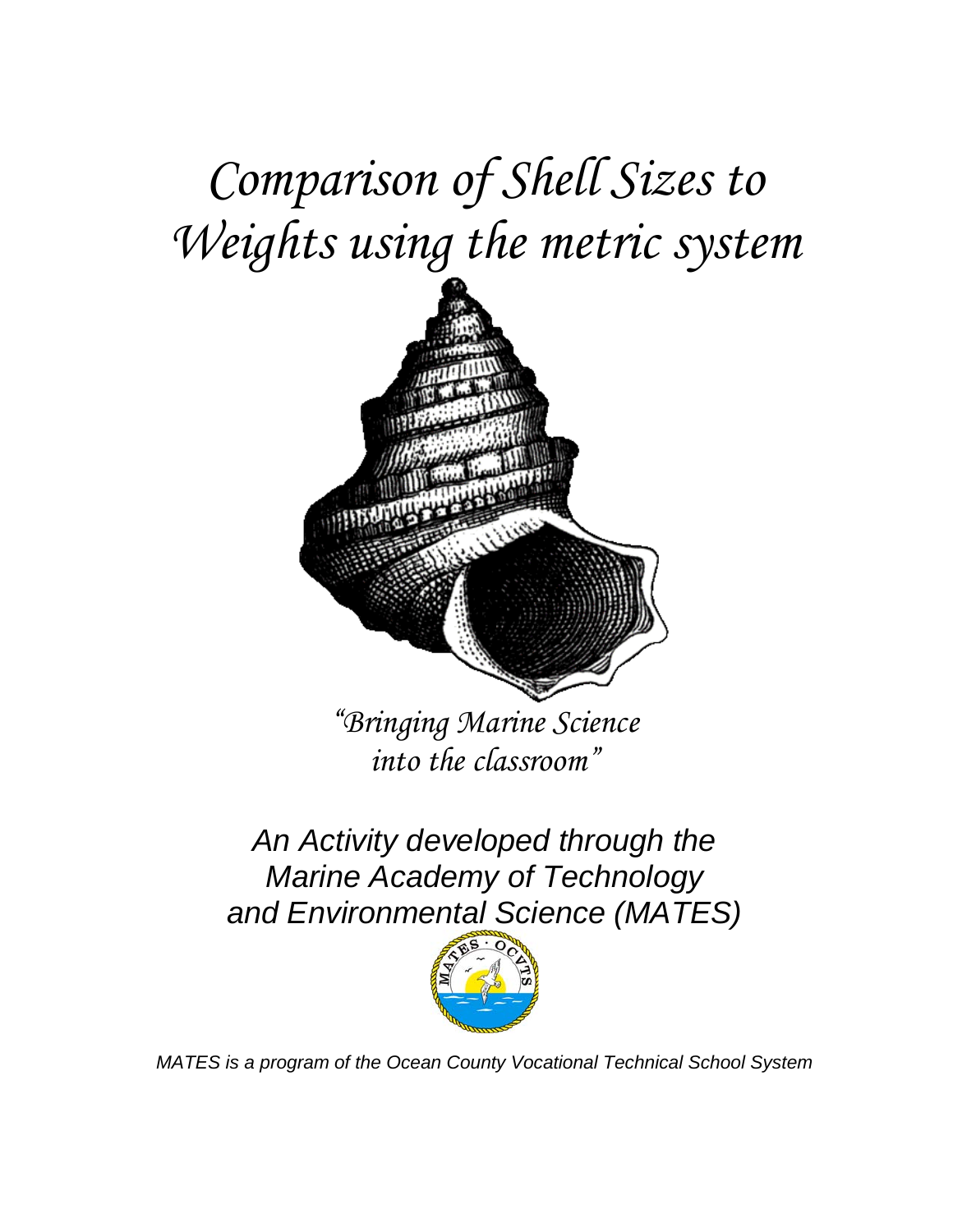# *Bringing Marine Science into the Classroom*

# *Comparison of Shell Size to Weights by using the Metric System*

This activity is designed for upper elementary through middle school. It includes basic shell identification, measurements, and graphing skills.

### **Next Generation Standards**:

Science (Middle School): MS-LS1-5 Connection MS-LS2.A Disciplinary: LS1.B

Mathematics: 6.SP.A.2, 6.SP.B.4

### **Items Needed:**

## **For the classroom consisting of three students as designated per teacher or at home each student could use…**

• Shells; either knobbed and channeled whelks, but Surf clams, northern quahogs,

etc., could be substituted

- Balance; triple Beam Recommended, but any will do (kitchen scales)
- Ruler with millimeter measurements
- Pencils and chalk or wax pencils
- Recording sheet for data could be copied

• Graph paper or use of computer with graphing program (i.e., Excel or Google Sheets)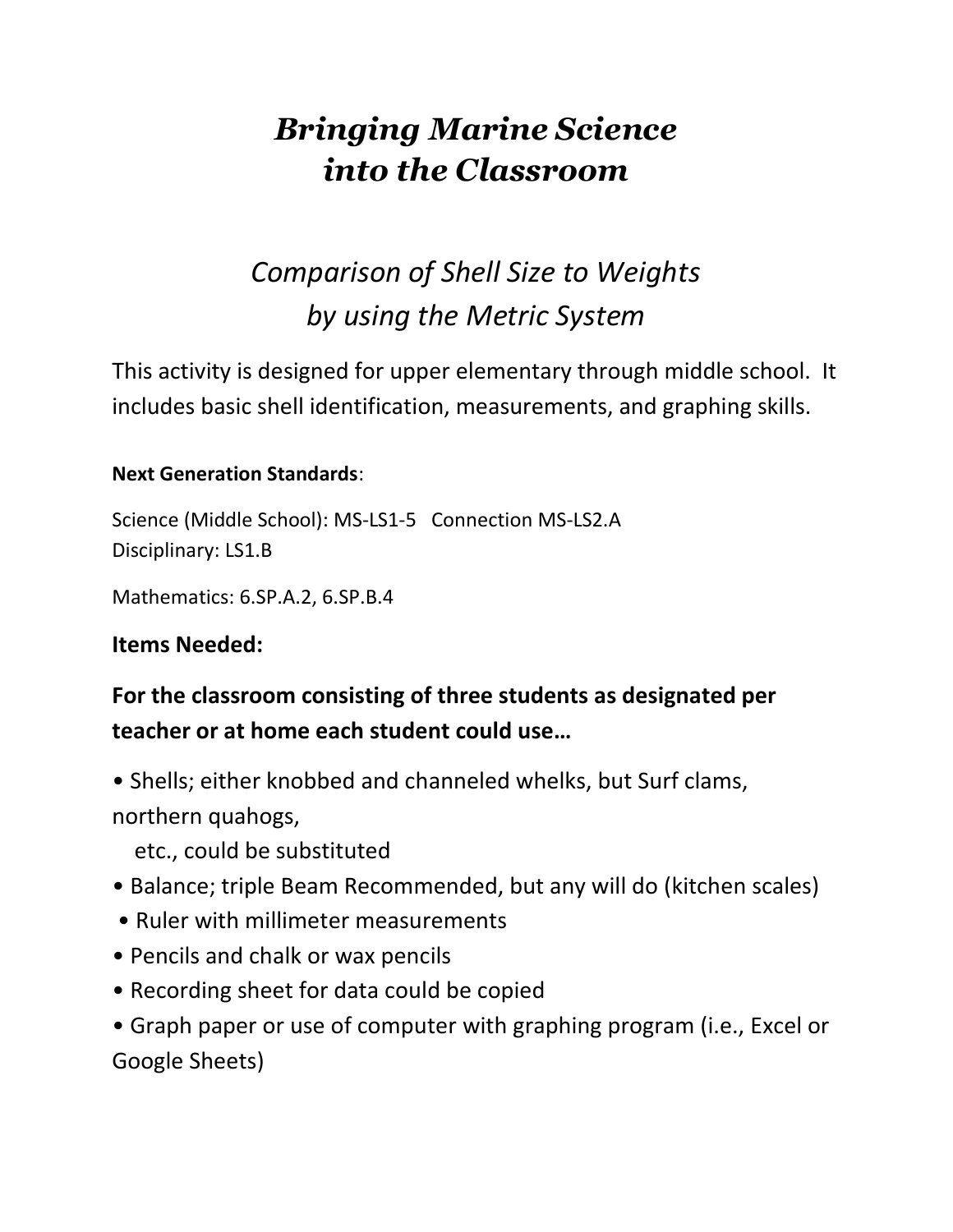

### *Comparison of Shell Type*

#### Instructions:

- 1. Obtain all materials and explain to students that they will be measuring shells as explained in the attached shell measurement sheet. Each shell type has varying measurement techniques.
- 2. Have students mark the individual shells for measurement using chalk or wax pencil to number them to eliminate mistakes.
- 3. Review measurement technique using millimeters to conduct measurements.
- 4. After a measurement is taken, the shell should be weighed in grams.
- 5. All data should be logged including shell type, measurement and weight (grams) on the data sheet provided in the activity.
- 6. Have students log their data on a computer graphing program or use a traditional graph with size on the x – axis and weight in grams on the y - axis. Depending on the types of shells used, each shell type could be graphed using the same graph.
- 7. Have students clean-up and return all laboratory equipment and shells back to the area designated.



Outer Edge

*Measure from beak to outer edge in millimeters*



*Whelk's could also be measured by using operculum opening* 

**Total Length**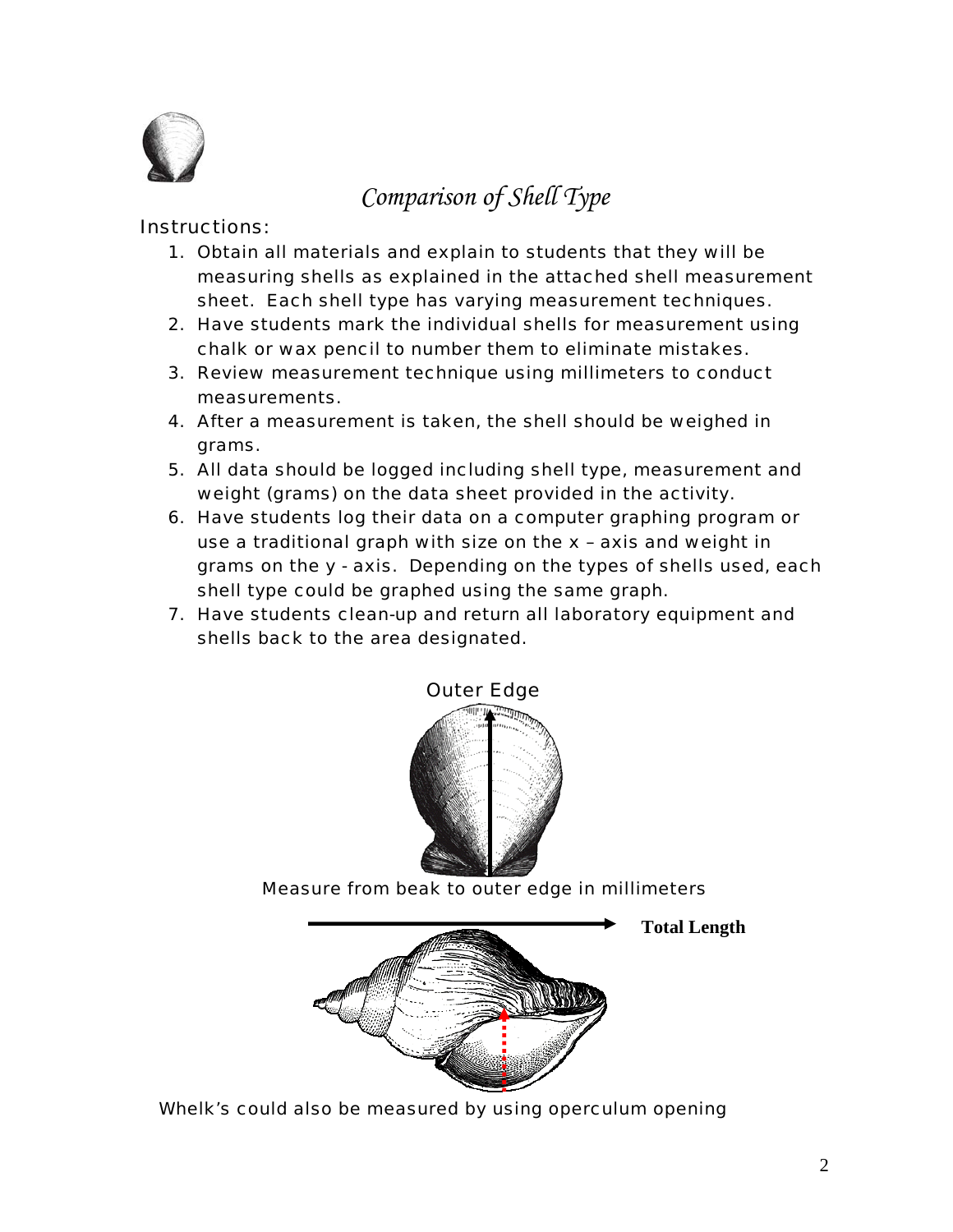## *Comparison of Shell Type Data Sheet*

*Team \_\_\_\_\_\_\_\_\_\_\_\_\_\_\_\_\_\_\_\_\_\_\_\_\_\_ Date:\_\_\_\_\_\_\_\_\_\_\_\_\_\_\_\_\_\_* 

| <b>Shell Type</b> | Length (operculum<br>or total length) mm | <b>Weight (grams)</b> | <b>Shell</b><br><b>Observations</b> |
|-------------------|------------------------------------------|-----------------------|-------------------------------------|
|                   |                                          |                       |                                     |
|                   |                                          |                       |                                     |
|                   |                                          |                       |                                     |
|                   |                                          |                       |                                     |
|                   |                                          |                       |                                     |
|                   |                                          |                       |                                     |
|                   |                                          |                       |                                     |
|                   |                                          |                       |                                     |
|                   |                                          |                       |                                     |
|                   |                                          |                       |                                     |
|                   |                                          |                       |                                     |
|                   |                                          |                       |                                     |
|                   |                                          |                       |                                     |
|                   |                                          |                       |                                     |
|                   |                                          |                       |                                     |
|                   |                                          |                       |                                     |
|                   |                                          |                       |                                     |
|                   |                                          |                       |                                     |
|                   |                                          |                       |                                     |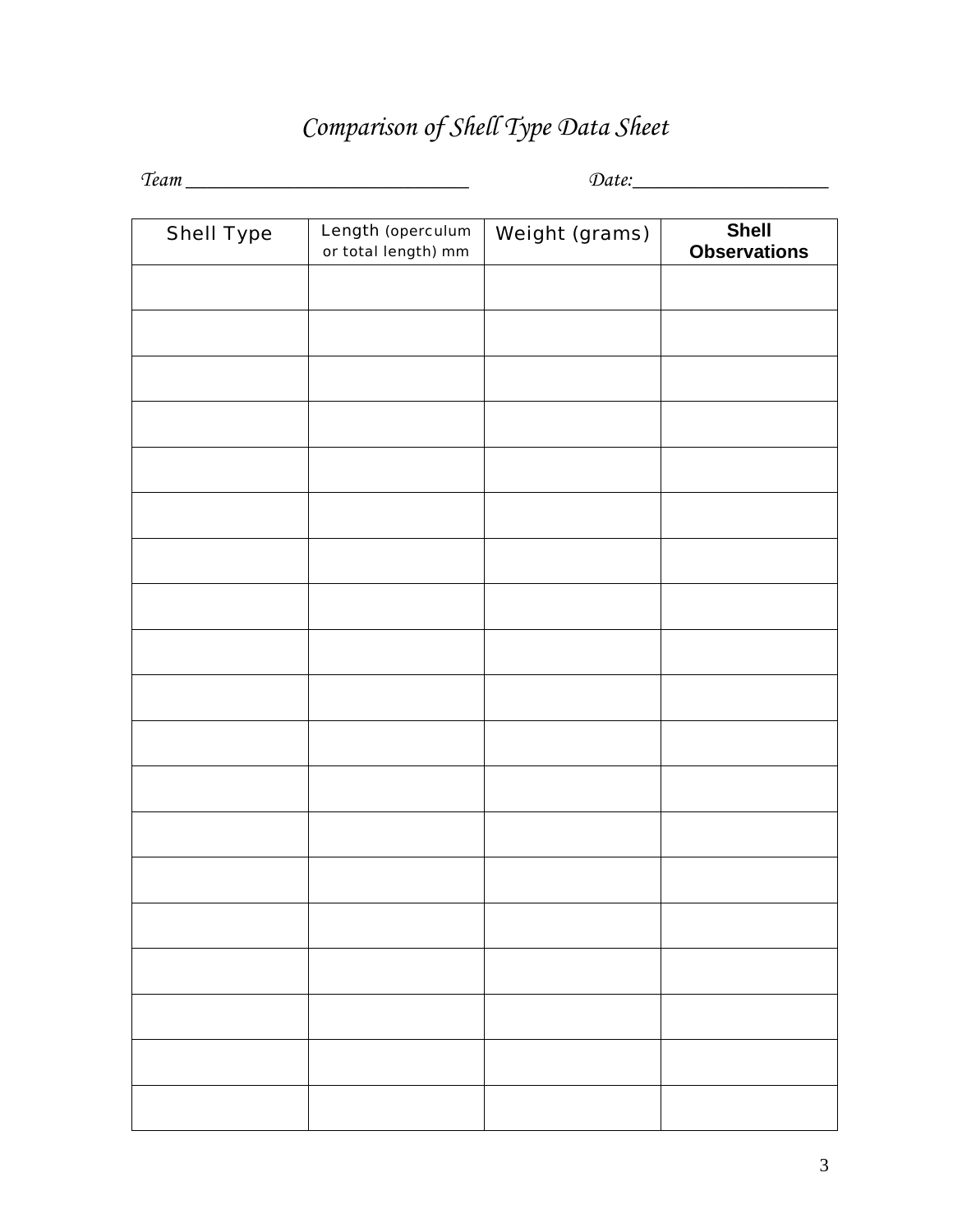### *Comparison of Shell Type*

#### *Applications for Teachers and Resources:*

Enclosed are basic fact sheets on selected shell species found in the New Jersey area. This lesson could be used in middle and high schools. At the high school level, students could graph multiple shell types including both knobbed and channeled whelks. Students could analyze their graphs, which show a linear pattern, and explain the differences in both types based upon their characteristics. Using the factual information sheets on the knobbed and channeled whelks, students can hypothesize about specific habitat.

Using a single graph, two similar classes of shell types, or more, could be graphed. Common shells belong to the Phylum Mollusca, divided into single shells or the class Gastropoda (i.e. whelks, snails, and limpets); or the class Pelecypoda including the Bivalves (i.e. clams, oysters, scallops and arks). When conducting this activity, please compare similar classes. Using the Gastropods, it is better to compare operculum opening (see first attachment), because there are so many variations in whelk lengths due to breakage. Opercular openings are not affected as much. When measuring bivalves, it is important to measure the distance between the beak and outer edge.

It is recommended that students mark their shells prior to measurements to eliminate confusion. It is also recommended that students categorize the shells into groups so that they measure the same shell types first, then the second type.

Shells could be obtained from collections on the beach, especially surf clams, local seafood markets may be able to help, and other marine education agencies, schools, and colleges are usually glad to assist.

#### *References used in this lesson:*

- *Peterson's Guide to Seashells*
- *NJ Marine Sciences Consortium Publication (Enclosures)*
- *Shell Dichotomous Key identification by Donald Dorfman, Monmouth University*

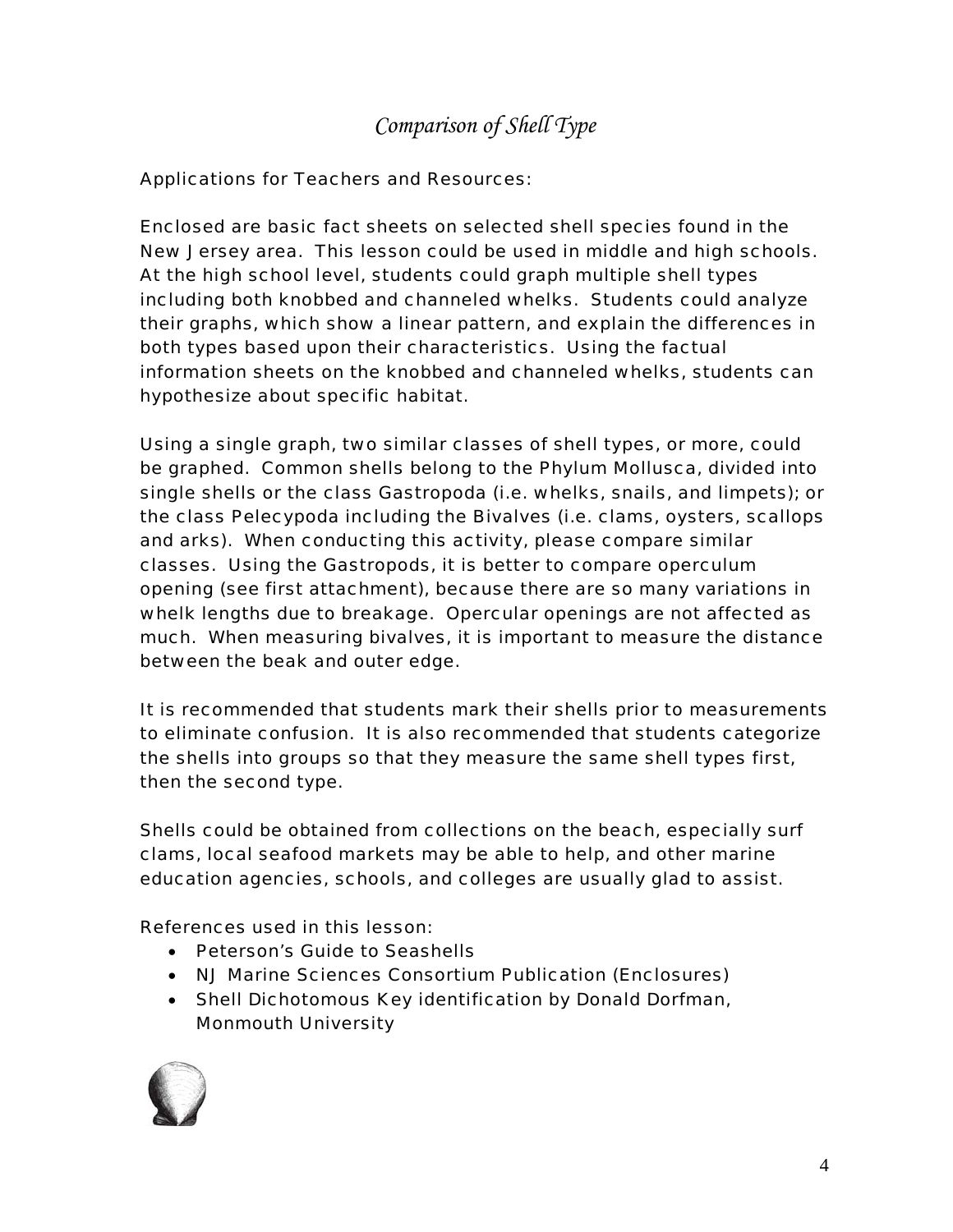## Resources and References (Updated 2020)

Atlantic City Aquarium [https://www.acaquarium.com/animals/channeled-whelk](https://www.acaquarium.com/animals/channeled-whelk-knobbed-whelk/)[knobbed-whelk/](https://www.acaquarium.com/animals/channeled-whelk-knobbed-whelk/)

Barnegat Bay Partnership (on-line electronic guide) <https://www.barnegatbaypartnership.org/species/>

Barnegat Bay Shellfish LLC [http://Barnegatbayshellfish.org](http://barnegatbayshellfish.org/)

Chesapeake Bay Program [https://www.chesapeakebay.net/S=0/fieldguide/critter/knobbed\\_whelk](https://www.chesapeakebay.net/S=0/fieldguide/critter/knobbed_whelk)

#### **Traditional Resources**:

Peterson's Field Guides. Gosner's Guide to the Atlantic Seashore ISBN#0-618- 00209-X

National Audubon Society Field Guide to North American Seashells ISBN#0-394- 51913-2

Peterson's Field Guides. Shells of the Atlantic & Gulf Coasts & the West Indies ISBN#0-395-69779-4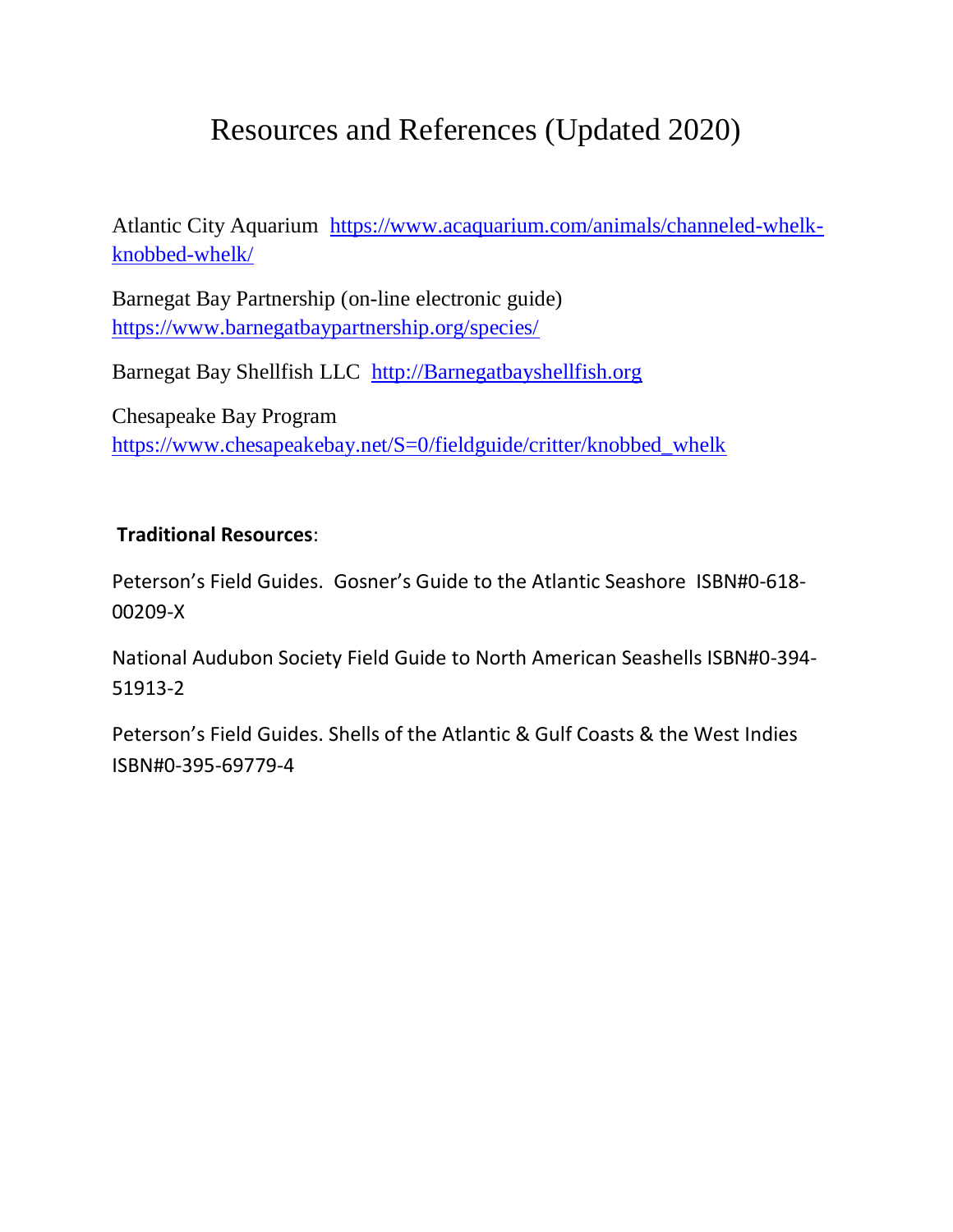# **Surf Clam**  *(*Spisula solidissima *)*



**History:** This clam is considered a bivalve (2 shells) in the Family Mactridae. It is the most common shell type that is found on mid-Atlantic coastal beaches. It is commercially an important clam species off our coast used for the seafood industry.

**Habitat:** Surf clams are found in sub-tidal waters near shore (sometimes in lower) intertidal waters) and in water depths up to 100 feet. They are filter feeders, thus water quality is a key for their survival. They range from Labrador to South Carolina,

**Description:** The adult shell approximately 8 inches long, with visible markings and grooves based upon their growth years. Their exterior colors are tan to white with deeper colored markings on their grooves. They possess lateral teeth on the inside part of their hinge on either side of their umbo (beak). They also have two distinct markings where their two major adductor muscles help to keep the valves (shells) closed.

**Reproduction:** The life cycle of the surf clam includes a pelagic larval phase. As a juvenile, it becomes a seedling, relatively sedentary benthic and remains that way through its adult phases. Hard clams begin their adult lives as males, often become females with greater maturity, and require individuals of both sexes for reproduction. Clams develop functional male gonads during the first or second year of life.

 Spawning cycles are affected mainly by water temperature and the availability of food, and thus vary according to latitude. Spawning often occurs in "pulses" and may continue for months, but usually there are one or more distinct spawning peaks. Individuals may release as many as 60 million eggs during one season.\*

**Feeding:** Surf clams are filter feeders using their siphons to pull water through their gills and digestive systems. Large phytoplankton blooms can be visibly detected by examining the stomach and gills of surf clams.

*\*Thanks to the Chesapeake Bay Foundation for the Reproduction Facts*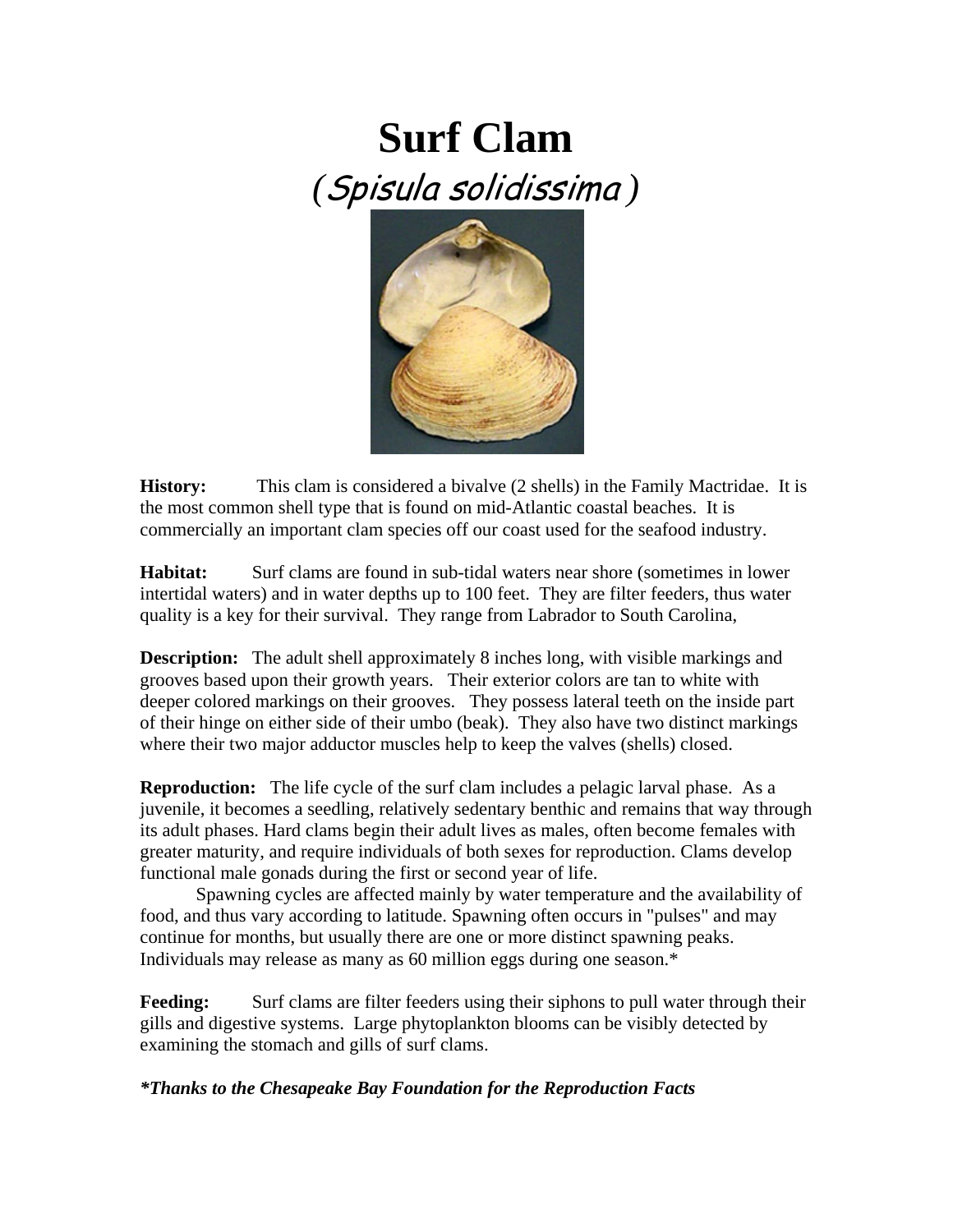# **The Channeled Whelk**

*(Busycon canaliculatum )* 



**History:** It is one of fourteen recognized species of the subfamily Subfamily Bucyconinae (Finlay and Marwick, 1937), and the Family Melongenidae. They have flourished in the Atlantic Ocean approximately 30 million years.

**Habitat:** Channeled whelk range from Cape Cod to Florida. They can inhabit bays and estuaries, but could be found as deep as 60 feet. They bury themselves in the sand as far as  $8 - 9$  inches.

**Description:** The adult shell approximately 7 inches long, contains channeled sutures. Adults have square-shouldered whorls (a whorl is each spiral of the shell). Their exterior colors can vary from a dark grey to white, to tan with dark brown streaks. Their interior can also vary in coloration depending on the location of the whelk.

**Reproduction:** Whelks are separate sexes with females thought to be larger than males. They reach maturity in 3 -5 years, twice per year in the southern states they mate in estuaries. In the more temperate northern states, they mate once per year. The female remains in the estuary to deposit eggs, a string of 30- 100 fertilized egg capsules. Each capsule could contain up to 100 whelks. The length of the egg string could exceed one foot. The pattern on each capsule is rough and edged unlike their immediate relative the knobbed whelk. Eggs hatch up to one year depending upon the temperature of the system.

**Feeding:** Channeled Whelk feed on other bivalves as strong predators. They use their shell's lip to pry valves apart. They locate their prey with their proboscis and use a radula to scrape their prey during feeding. One they open the other valves (shells), they insert their proboscis into their prey and begin feeding.